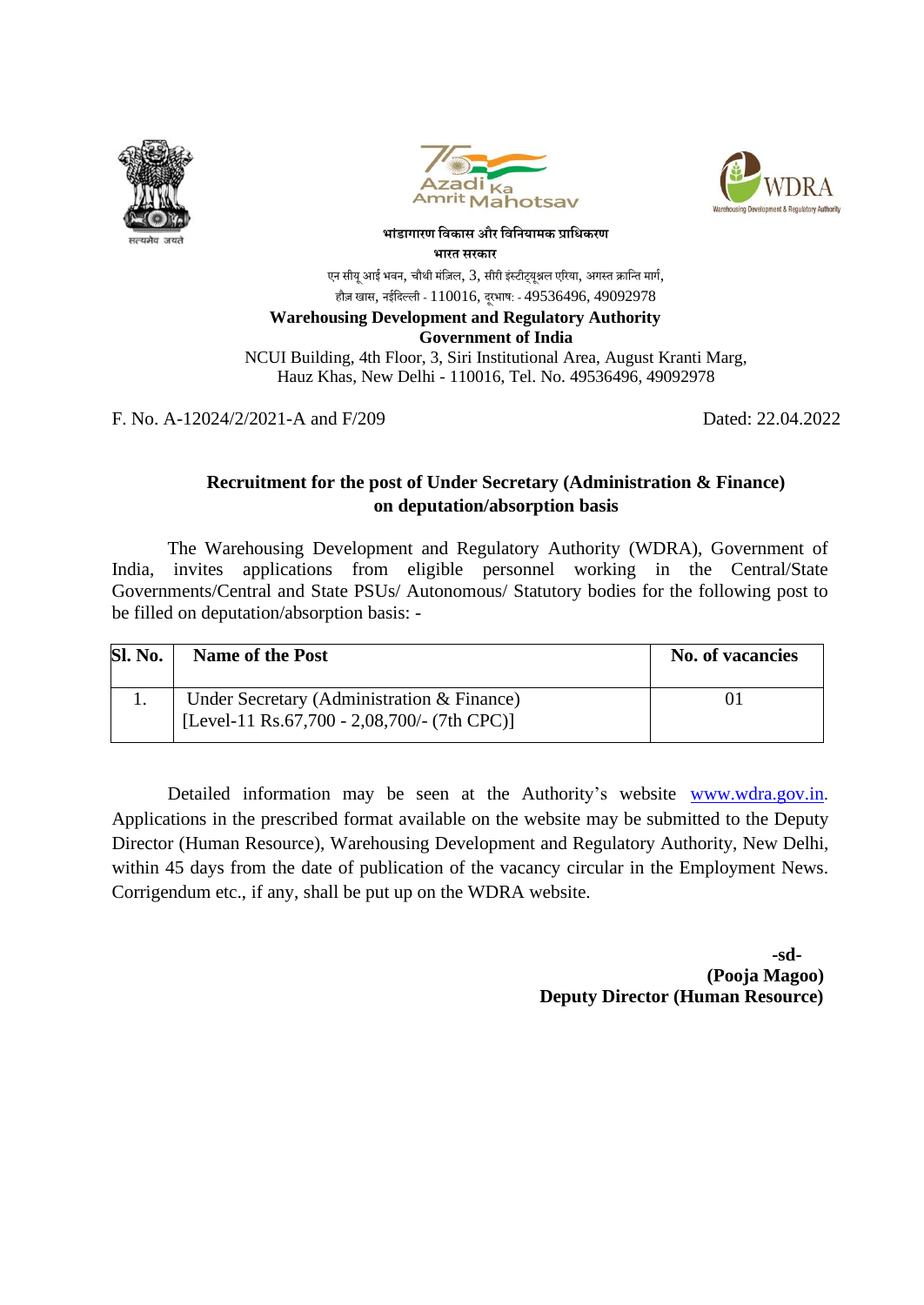





**भाांडागारण विकास और विवियामक प्राविकरण भारत सरकार**

एन सीयू आई भवन, चौथी मंज़िल, 3, सीरी इंस्टीटयुश्नल एरिया, अगस्त क्रान्ति मार्ग, हौज़ खास, नईदिल्ली -  $110016$ , दूरभाष: -  $49536496$ ,  $49092978$ 

## **Warehousing Development and Regulatory Authority**

**Government of India**

NCUI Building, 4th Floor, 3, Siri Institutional Area, August Kranti Marg, Hauz Khas, New Delhi - 110016, Tel. No. 49536496, 49092978

F. No. A-12024/2/2021-A and F/209 Dated: 22.04.2022

## **VACANCY CIRCULAR**

**Subject: Filling up the post of Under Secretary (Administration & Finance) in the Warehousing Development and Regulatory Authority (WDRA) on deputation/absorption basis.**

It is proposed to fill up one post of Under Secretary (Administration & Finance) in Warehousing Development and Regulatory Authority (WDRA) as indicated in **Annexure-I** on **deputation/absorption basis** from amongst the eligible personnel working in Central and State Government/ Central and State PSUs/ Central and State Autonomous/ Statutory bodies. The WDRA is a statutory authority set up under the Warehousing (Development & Regulation) Act, 2007 w.e.f. 26<sup>th</sup> October, 2010. The office of the Authority is located at New Delhi.

2. Pay and other terms & conditions of the service of the official selected on deputation will be governed by provisions laid down in the Department of Personnel and Training's OM No. 6/8/2009-Estt.(Pay II) dated 17<sup>th</sup> June 2010 as amended from time-to-time. Since WDRA has no residential facility as such, HRA as per admissibility of Central Government employee will be admissible.

3. Selected candidate will be appointed on deputation basis initially for a period of three years which may be extended from time-to-time by the competent authority as per rules. The applicant should have a minimum of four years' service left as on the last date of receipt of applications.

4. The absorption of the officer/official in WDRA can be considered after two years of working on deputation on the post held by him/her and after satisfactory performance of the officer/official to the satisfaction of the competent authority. This will be subject to the acceptance of employee and NOC of his/her parent organisation and guidelines of DOPT in this regard.

5. Only such recommendations, as are accompanied by the requisite personal data in Annexure-II will be considered. Officer/official, who once volunteers for the post, will not be permitted to withdraw his/her name later.

Contd….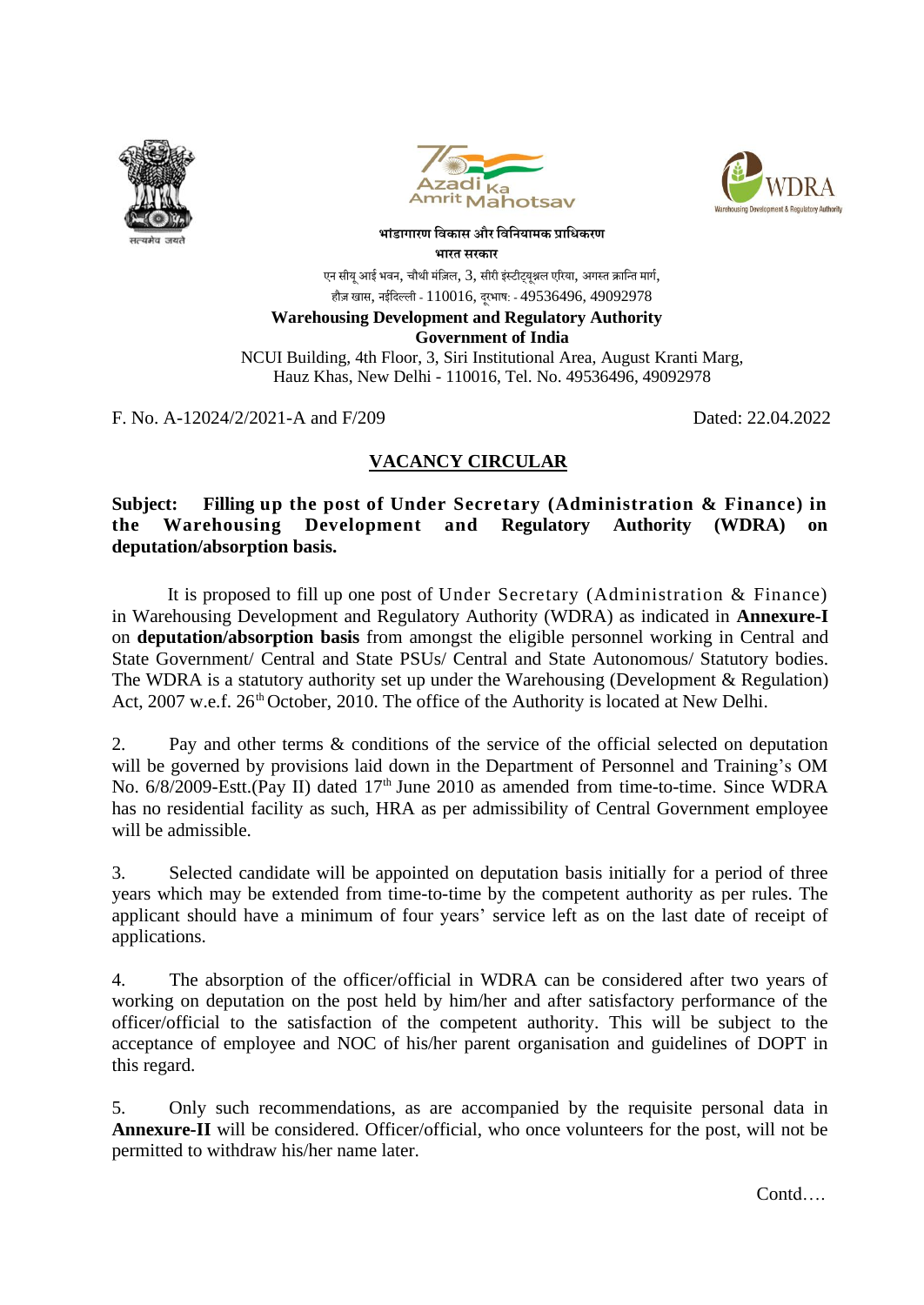6. It is requested that wide publicity may be given to the vacancy circular amongst the staff under your administrative control and applications in the prescribed proforma (**Annexure II**) along with attested copies of CRs of the officer/official for the last five years, who can be spared in the event of their selection, **may be sent to this office within 45 days from the date of publication of this vacancy circular in the Employment News.** Applications received after the last date or without the CR dossiers and vigilance clearance or otherwise found incomplete will not be considered. While forwarding the applications, it may also be verified and certified that the particulars furnished by the applicants are correct and no disciplinary proceedings are either pending or contemplated against him/her. **(Annexure III)**

7. The prescribed application form, detailed terms and conditions, etc. are available on the WDRA website: [www.wdra.gov.in.](http://www.wdra.gov.in/) Applications may be forwarded in the prescribed proforma so as to reach this office within 45 days from the date of publication of this vacancy circular in the Employment News. A copy of the advertisement being published in the Newspapers / Employment News is attached.

Enclosures: 07 pages

**-sd-Deputy Director (Human Resource)**

### To

- 1. All Ministries/Departments of Govt. of India
- 2. Department of Personnel & Training (DoP&T) for uploading on their web portal
- 3. Notice Board of the Department of Food and Public Distribution
- 4. CWC/FCI/SWCs/NCDC/NCUI
- 5. IT Deptt, WDRA for uploading it on the Website of the WDRA
- 6. Guard file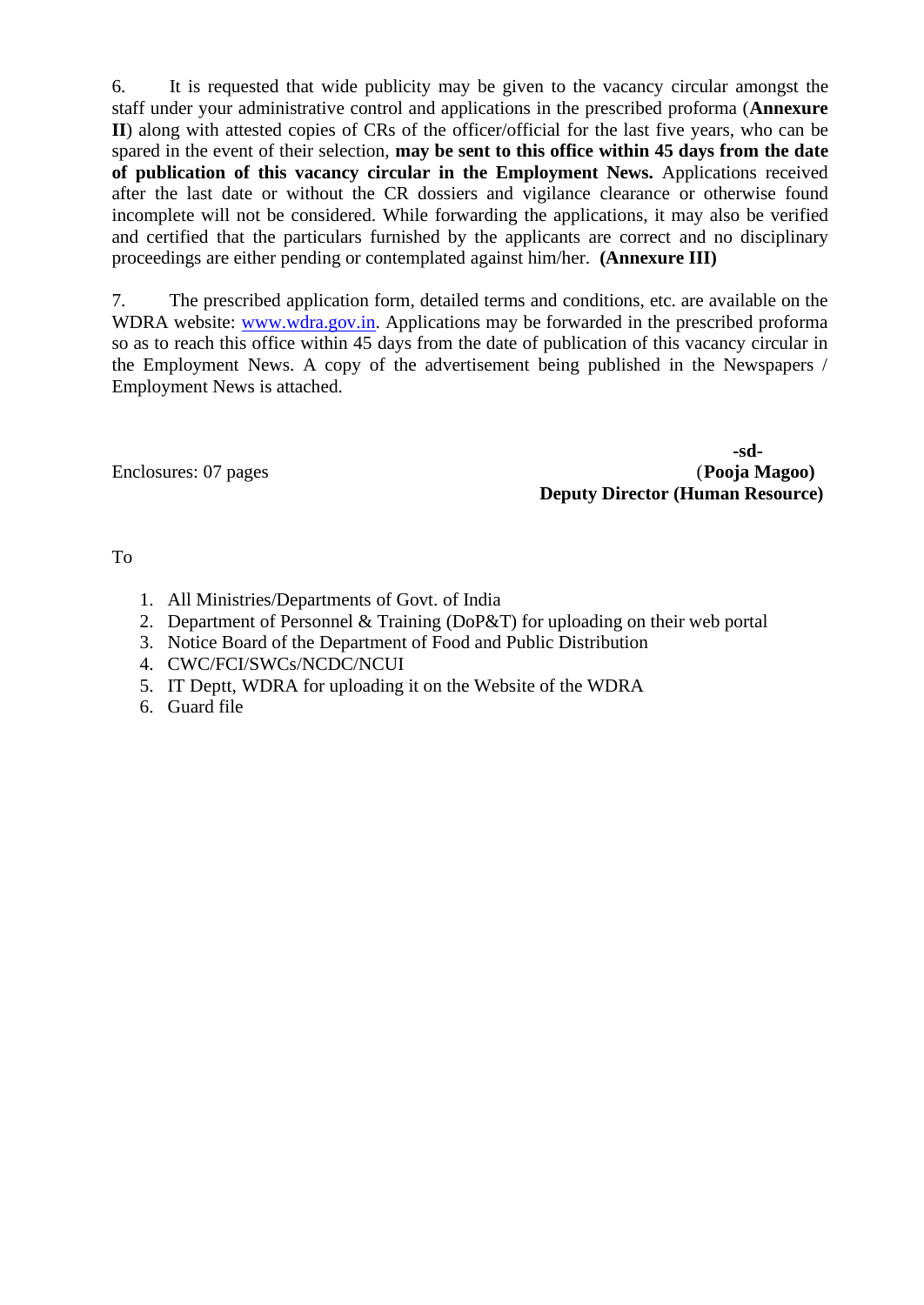## **Annexure– I**

# 1. **Under Secretary (Administration & Finance)**

| 1. | Name and Designation of the                                  | Under Secretary (Administration & Finance),                                                                                                                                                                                                                                                                                                                                                                                                                                                                                                                                                                                                                                                                                                                    |  |  |
|----|--------------------------------------------------------------|----------------------------------------------------------------------------------------------------------------------------------------------------------------------------------------------------------------------------------------------------------------------------------------------------------------------------------------------------------------------------------------------------------------------------------------------------------------------------------------------------------------------------------------------------------------------------------------------------------------------------------------------------------------------------------------------------------------------------------------------------------------|--|--|
| 2. | post (No. of posts)<br>Pay Scale of the post                 | One post $(1)$<br>Level-11 Rs. 67,700 - 2,08,700 (7th CPC)                                                                                                                                                                                                                                                                                                                                                                                                                                                                                                                                                                                                                                                                                                     |  |  |
| 3. | Grade/category of the post                                   | Group 'A'                                                                                                                                                                                                                                                                                                                                                                                                                                                                                                                                                                                                                                                                                                                                                      |  |  |
| 4. | Type of the Post                                             | <b>Administration and Finance</b>                                                                                                                                                                                                                                                                                                                                                                                                                                                                                                                                                                                                                                                                                                                              |  |  |
| 5. | <b>Essential and minimum</b><br>qualifications of the post   | (i) Officers of Central and State<br>Government or Central and State Public<br>Sector Undertakings or Autonomous or<br>Statutory bodies holding analogous posts on<br>regular basis in the parent cadre or<br>Department; or<br>(ii) with five-year service on regular basis in<br>posts in the level 10 (Rs.56100-177500/-) in<br>the pay matrix or equivalent in the parent<br>cadre or Department; and                                                                                                                                                                                                                                                                                                                                                      |  |  |
|    |                                                              | (iii) possessing a degree from a Government<br>recognised University or Institute.                                                                                                                                                                                                                                                                                                                                                                                                                                                                                                                                                                                                                                                                             |  |  |
| 6. | Duties and responsibilities of<br>the post (Job Description) | The Under Secretary will be<br>assigned<br>the<br>administrative and financial duties of WDRA and<br>would assist Director (A&F) in financial matters of<br>the Authority including salary, office expenses, rent<br>and taxes, prepare the Annual Budget of the<br>Authority and would keep the accounts of all<br>financial transactions, and also prepare Annual<br>Financial Statement including details of grants,<br>income and expenditure of the Authority. On the<br>administrative side s/he would be responsible for all<br>administrative matters of the Authority including<br>appointment, transfer, posting and deputation of the<br>staff required for smooth functioning of the<br>Authority. Any other work as assigned by the<br>Authority. |  |  |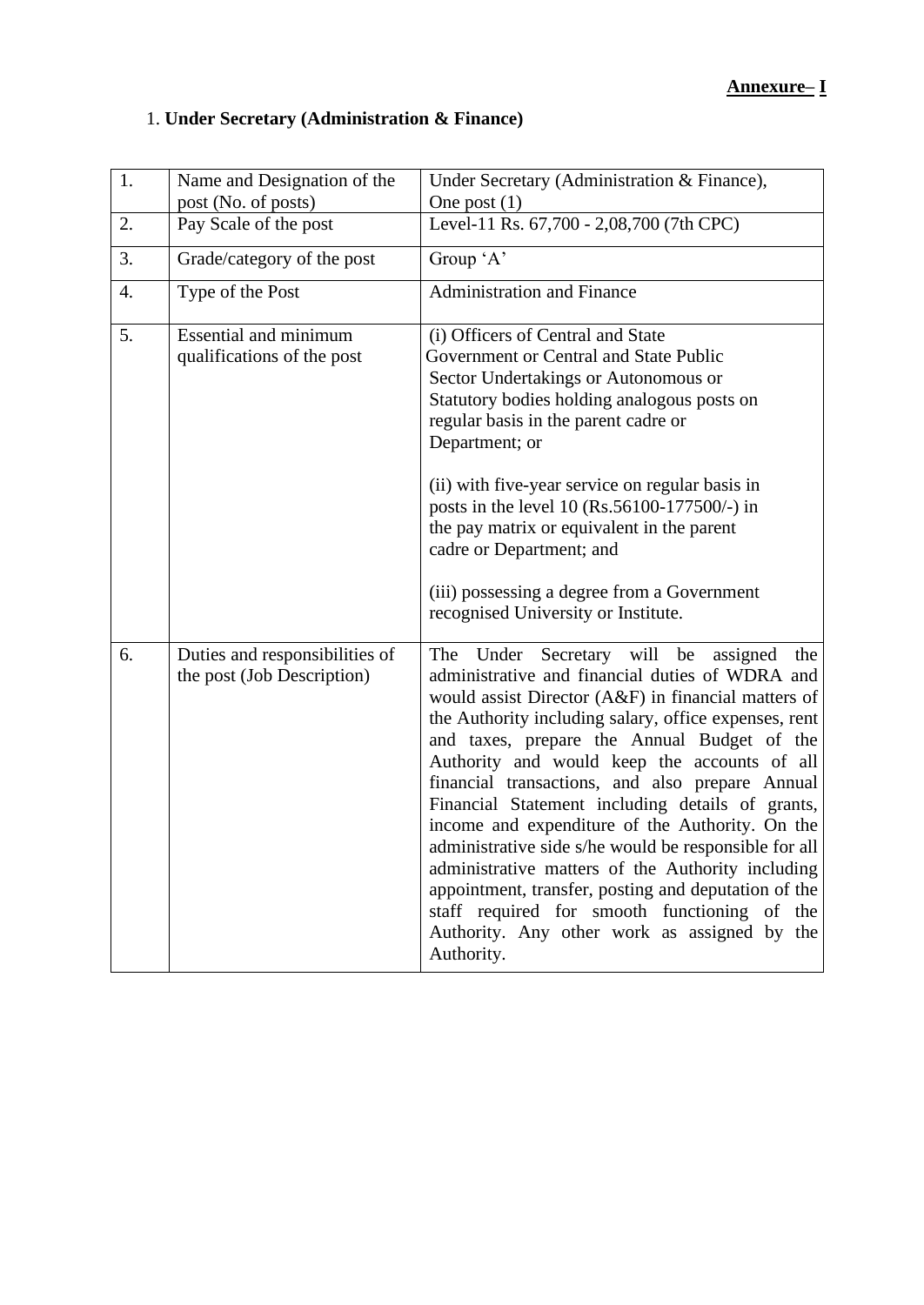## **Terms & Conditions**

The pay and other terms & conditions of the service of the officer/official selected on deputation will be governed by provisions laid down in the Department of Personnel and Training's O.M. No.6/8/2009-Estt. (Pay II), dated 17th June, 2010 and other related orders issued from time-to-time.

2. The selected candidate will be appointed on deputation basis initially for a period of three years which may be extended from time-to-time by the competent authority as per rules. The applicant should have a minimum of four years' service left as on the last date of receipt of applications.

3. Only such recommendations, as are accompanied by the requisite personal data in Annexure-II will be considered. Official, who once volunteers for the post, will not be permitted to withdraw his/her name later.

4. Willing candidates may send their applications through proper channel in the prescribed Proforma (Annexure-II) along with attested copies of APARs/ACRs for the last five years within 45 days from the date of publication of this vacancy circular in the Employment News. Applications received after the last date or without the CR dossiers or otherwise found incomplete will not be considered. While forwarding the applications, it may also be verified and certified that the particulars furnished by the officer/official are correct and no disciplinary proceedings are either pending or contemplated against him/her. The integrity of the officer/official may also be certified. It may also be confirmed that no major/minor penalty has been imposed on him/her during the last ten years. (Annexure-III)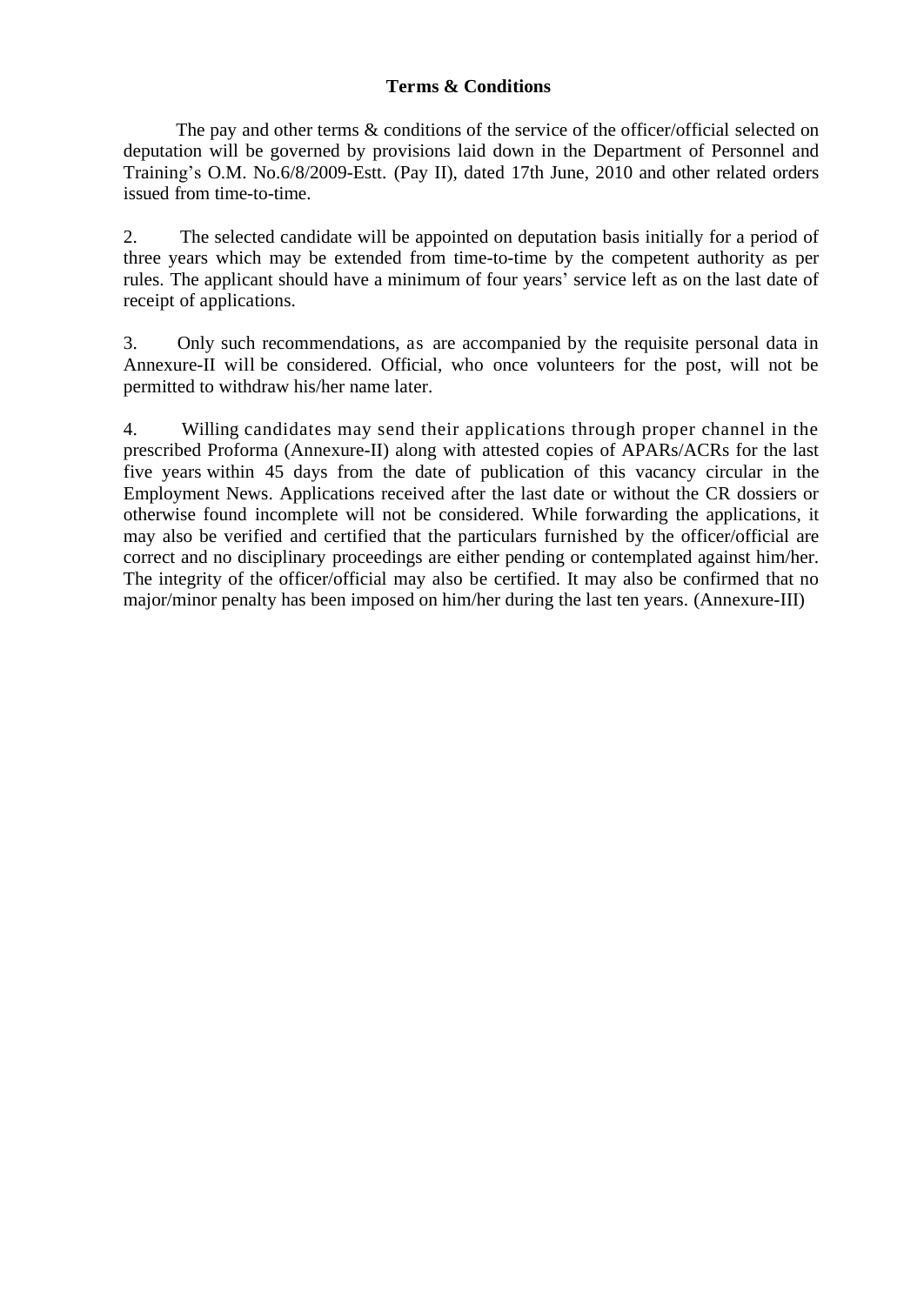## **Annexure-II**

## **BIO-DATA/CURRICULUMVITAEPROFORMA**

| 1. Name and Address<br>(in Block Letters)                                                                                                                                                                                                                                                                                                                                         |                                                                   |  |  |
|-----------------------------------------------------------------------------------------------------------------------------------------------------------------------------------------------------------------------------------------------------------------------------------------------------------------------------------------------------------------------------------|-------------------------------------------------------------------|--|--|
| 2. Date of Birth (in Christian era)                                                                                                                                                                                                                                                                                                                                               |                                                                   |  |  |
| 3.(i) Date of entry into service                                                                                                                                                                                                                                                                                                                                                  |                                                                   |  |  |
| of retirement under Central/State<br>(ii)<br>Date<br><b>Government Rules</b>                                                                                                                                                                                                                                                                                                      |                                                                   |  |  |
| 4. Educational Qualifications                                                                                                                                                                                                                                                                                                                                                     |                                                                   |  |  |
| 5. Whether Educational and other qualifications<br>required for the post are satisfied.<br>$($ If any<br>qualification has been treated as equivalent to the<br>one prescribed in the Rules, state the authority for<br>the same)                                                                                                                                                 |                                                                   |  |  |
| Qualifications/Experience required as mentioned in<br>the advertisement/vacancy circular                                                                                                                                                                                                                                                                                          | Qualifications/experience<br>possessed<br>by the officer/official |  |  |
| <b>Essential</b>                                                                                                                                                                                                                                                                                                                                                                  | <b>Essential</b>                                                  |  |  |
| A) Qualification                                                                                                                                                                                                                                                                                                                                                                  | A) Qualification                                                  |  |  |
| B) Experience                                                                                                                                                                                                                                                                                                                                                                     | B) Experience                                                     |  |  |
| <b>Desirable</b>                                                                                                                                                                                                                                                                                                                                                                  | <b>Desirable</b>                                                  |  |  |
| A) Qualification                                                                                                                                                                                                                                                                                                                                                                  | A) Qualification                                                  |  |  |
| B) Experience                                                                                                                                                                                                                                                                                                                                                                     | B) Experience                                                     |  |  |
| 5.1 Note: This column needs to be amplified to indicate Essential and Desirable<br>Qualifications as mentioned in the RRs by the Office at the time of issue of Circular and<br>issue of Advertisement in the Employment News.<br>5.2 In the case of Degree and Post Graduate Qualifications Elective/main subjects and<br>subsidiary subjects may be indicated by the candidate. |                                                                   |  |  |
| 6. Please state clearly whether in the light of entries made by you<br>above, you meet the requisite Essential Qualifications and work<br>experience of the post.                                                                                                                                                                                                                 |                                                                   |  |  |
| 6.1 Note: Borrowing Departments are to provide their specific comments/views<br>confirming the relevant Essential Qualification/Work experience possessed by the<br>Candidate (as indicated in the Bio-data) with reference to the post applied.                                                                                                                                  |                                                                   |  |  |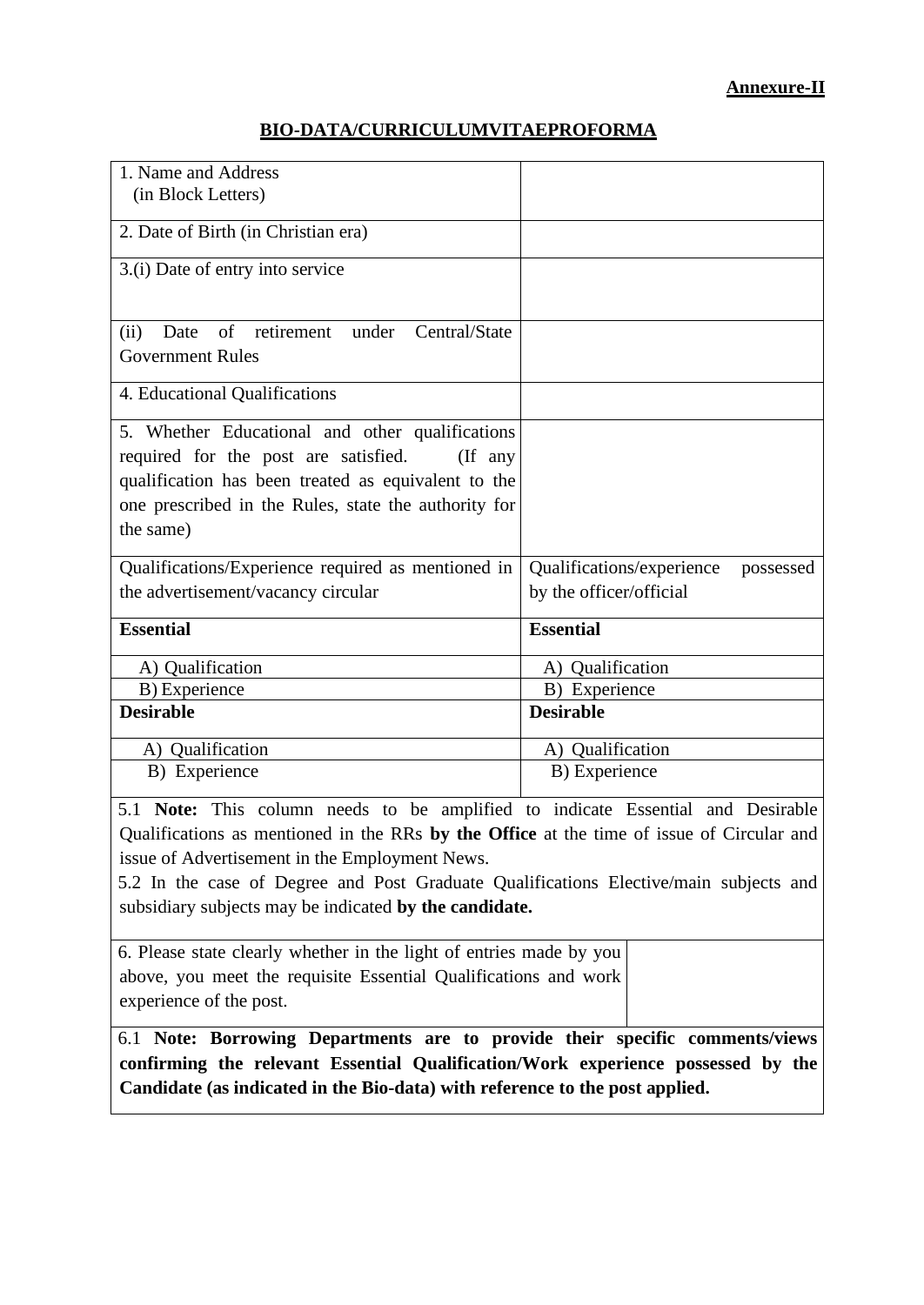#### 7. Details of Employment, in chronological order. Enclose a separate **s h eet duly authenticated by your signature, if the space below is insufficient.**

|                    |           |      | any authenticated by your biginities of the space below to mountelent. |                              |              |
|--------------------|-----------|------|------------------------------------------------------------------------|------------------------------|--------------|
| Office/Institution | Post held | From | To                                                                     | *Pay Band and Grade   Nature | of           |
|                    | on        |      |                                                                        | Pay/Pay scale of the Duties  | (in          |
|                    | regular   |      |                                                                        | post held on regular detail) |              |
|                    | basis     |      |                                                                        | basis.                       | highlighting |
|                    |           |      |                                                                        |                              | experience   |
|                    |           |      |                                                                        |                              | required for |
|                    |           |      |                                                                        |                              | the<br>post  |
|                    |           |      |                                                                        |                              | applied for  |
|                    |           |      |                                                                        |                              |              |
|                    |           |      |                                                                        |                              |              |
|                    |           |      |                                                                        |                              |              |
|                    |           |      |                                                                        |                              |              |
|                    |           |      |                                                                        |                              |              |

**\*Important:** Pay-band and Grade Pay granted under ACP/MACP are personal to the officer/ official and, therefore, should not be mentioned. **Only PayBandandGrade Pay / Pay Scale of the post held on regular basis to be mentioned.** Details of ACP/MACP with present Pay Band and Grade Pay where such benefits have been drawn by the Candidate may be indicated as below:

| Office/Institute | Pay, Pay Band and Grade Pay From<br>drawn under ACP/MACP<br>Scheme | To |
|------------------|--------------------------------------------------------------------|----|
|                  |                                                                    |    |

| 8. Nature of present employment, i.e. Ad-hoc      |                                                                            |                                                                                   |                                                                                                                               |
|---------------------------------------------------|----------------------------------------------------------------------------|-----------------------------------------------------------------------------------|-------------------------------------------------------------------------------------------------------------------------------|
| Temporary or Quasi-Permanent<br><b>or</b>         | or                                                                         |                                                                                   |                                                                                                                               |
| Permanent                                         |                                                                            |                                                                                   |                                                                                                                               |
| 9. In case the present employment is held on      |                                                                            |                                                                                   |                                                                                                                               |
| deputation/contract basis, please state -         |                                                                            |                                                                                   |                                                                                                                               |
|                                                   |                                                                            |                                                                                   |                                                                                                                               |
| of<br>initial<br>The<br>date<br>a)<br>appointment | Period of<br>b)<br>appointme<br>nt<br>$\alpha$<br>deputation<br>/ Contract | c) Name of the parent<br>office/organization to<br>which the applicant<br>belongs | d) Name of the<br>post and pay<br>of the post<br>held<br>in<br>substantive<br>capacity<br>1n<br>the<br>parent<br>organization |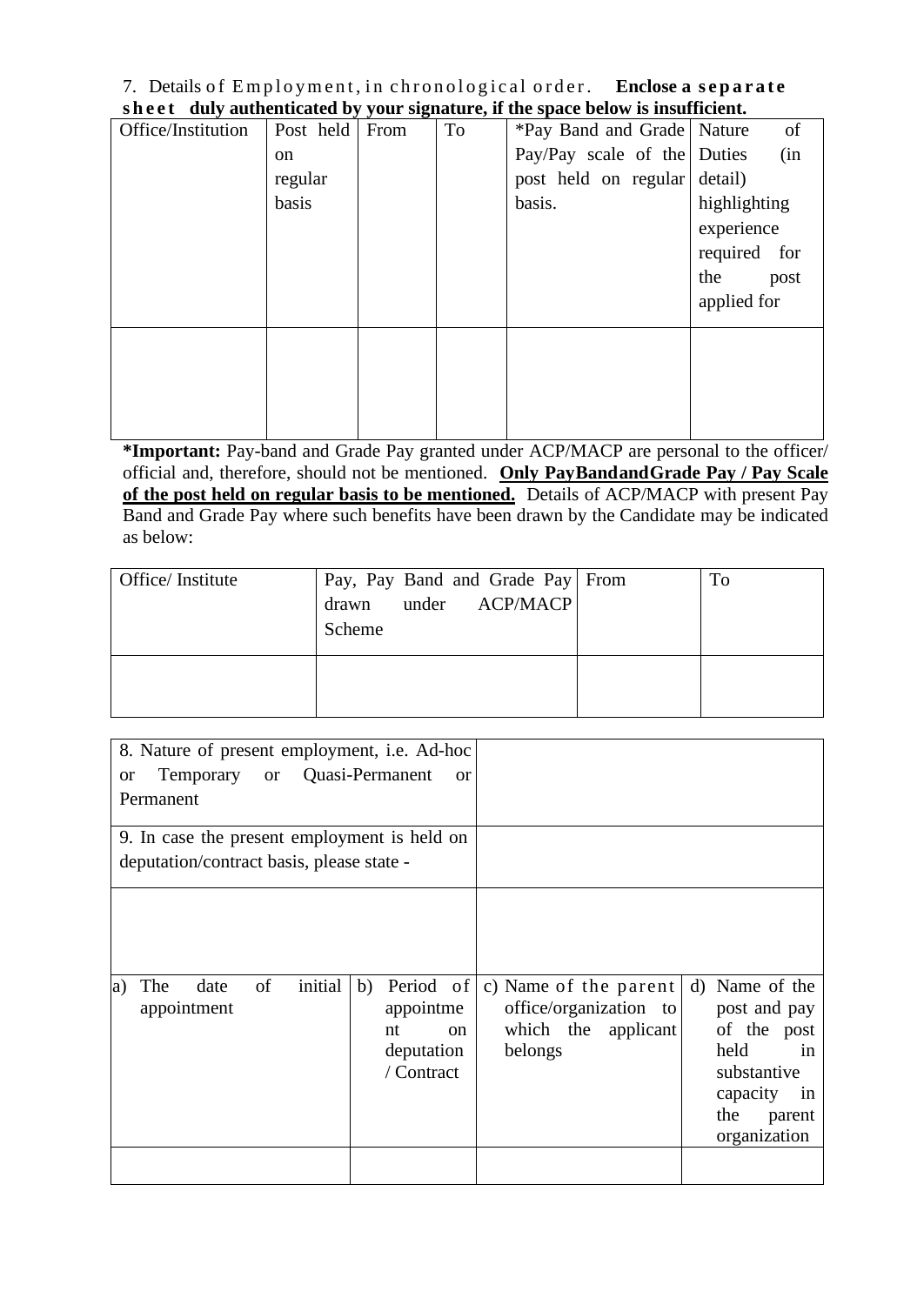| 9.1 Note: In case of officer/official already on deputation, the applications              |                         |                               |        |  |  |  |  |
|--------------------------------------------------------------------------------------------|-------------------------|-------------------------------|--------|--|--|--|--|
| of such officer/official should be forwarded by the parent cadre/                          |                         |                               |        |  |  |  |  |
| Department along with Cadre Clearance, Vigilance Clearance and                             |                         |                               |        |  |  |  |  |
| integrity certificate.                                                                     |                         |                               |        |  |  |  |  |
| 9.2 Note: Information under Column 9 (c) & (d) above must be given in                      |                         |                               |        |  |  |  |  |
| all cases where a person is holding a post on deputation outside the cadre/                |                         |                               |        |  |  |  |  |
| but<br>still maintaining<br>organization                                                   | a                       | lien in<br>his/her            | parent |  |  |  |  |
| cadre/organization                                                                         |                         |                               |        |  |  |  |  |
|                                                                                            |                         |                               |        |  |  |  |  |
| 10. If any post held on Deputation in the past by the                                      |                         |                               |        |  |  |  |  |
| applicant, date of return from the last deputation and                                     |                         |                               |        |  |  |  |  |
| other details.                                                                             |                         |                               |        |  |  |  |  |
|                                                                                            |                         |                               |        |  |  |  |  |
| 11. Additional details about present employment:                                           |                         |                               |        |  |  |  |  |
|                                                                                            |                         |                               |        |  |  |  |  |
| Please state whether working under (indicate the                                           |                         |                               |        |  |  |  |  |
| name of your employer against the relevant column)                                         |                         |                               |        |  |  |  |  |
| a) Central Government                                                                      |                         |                               |        |  |  |  |  |
| b) State Government                                                                        |                         |                               |        |  |  |  |  |
| c) Autonomous Organisation<br>d) Government Undertaking                                    |                         |                               |        |  |  |  |  |
| e) Universities                                                                            |                         |                               |        |  |  |  |  |
| Others<br>f)                                                                               |                         |                               |        |  |  |  |  |
| 12. Please state whether you are working in the                                            |                         |                               |        |  |  |  |  |
| same Department and are in the feeder grade or                                             |                         |                               |        |  |  |  |  |
| feeder to feeder grade                                                                     |                         |                               |        |  |  |  |  |
|                                                                                            |                         |                               |        |  |  |  |  |
| 13. Are you in Revised Scale of Pay? If yes, give                                          |                         |                               |        |  |  |  |  |
| the date from which the revision took place and also                                       |                         |                               |        |  |  |  |  |
| indicate the pre-revised scale                                                             |                         |                               |        |  |  |  |  |
| 14. Total emoluments per month now drawn                                                   |                         |                               |        |  |  |  |  |
| Pay/interim<br><b>Total Emoluments</b><br>Basic Pay with Scale of Pay and rate<br>Dearness |                         |                               |        |  |  |  |  |
| of increment                                                                               |                         | relief/ other Allowances etc. |        |  |  |  |  |
|                                                                                            | (with break-up details) |                               |        |  |  |  |  |
|                                                                                            |                         |                               |        |  |  |  |  |
|                                                                                            |                         |                               |        |  |  |  |  |
|                                                                                            |                         |                               |        |  |  |  |  |
|                                                                                            |                         |                               |        |  |  |  |  |
| 15. A Additional information: if any, relevant to                                          |                         |                               |        |  |  |  |  |
| the post you applied for in support of your suitability                                    |                         |                               |        |  |  |  |  |
|                                                                                            |                         |                               |        |  |  |  |  |
| for the post.                                                                              |                         |                               |        |  |  |  |  |
| (This among other things may provide information                                           |                         |                               |        |  |  |  |  |
| with regard to (i) additional academic qualifications,                                     |                         |                               |        |  |  |  |  |
| (ii) professional training and (iii) work experience                                       |                         |                               |        |  |  |  |  |
| over and above prescribed in the Vacancy Circular/                                         |                         |                               |        |  |  |  |  |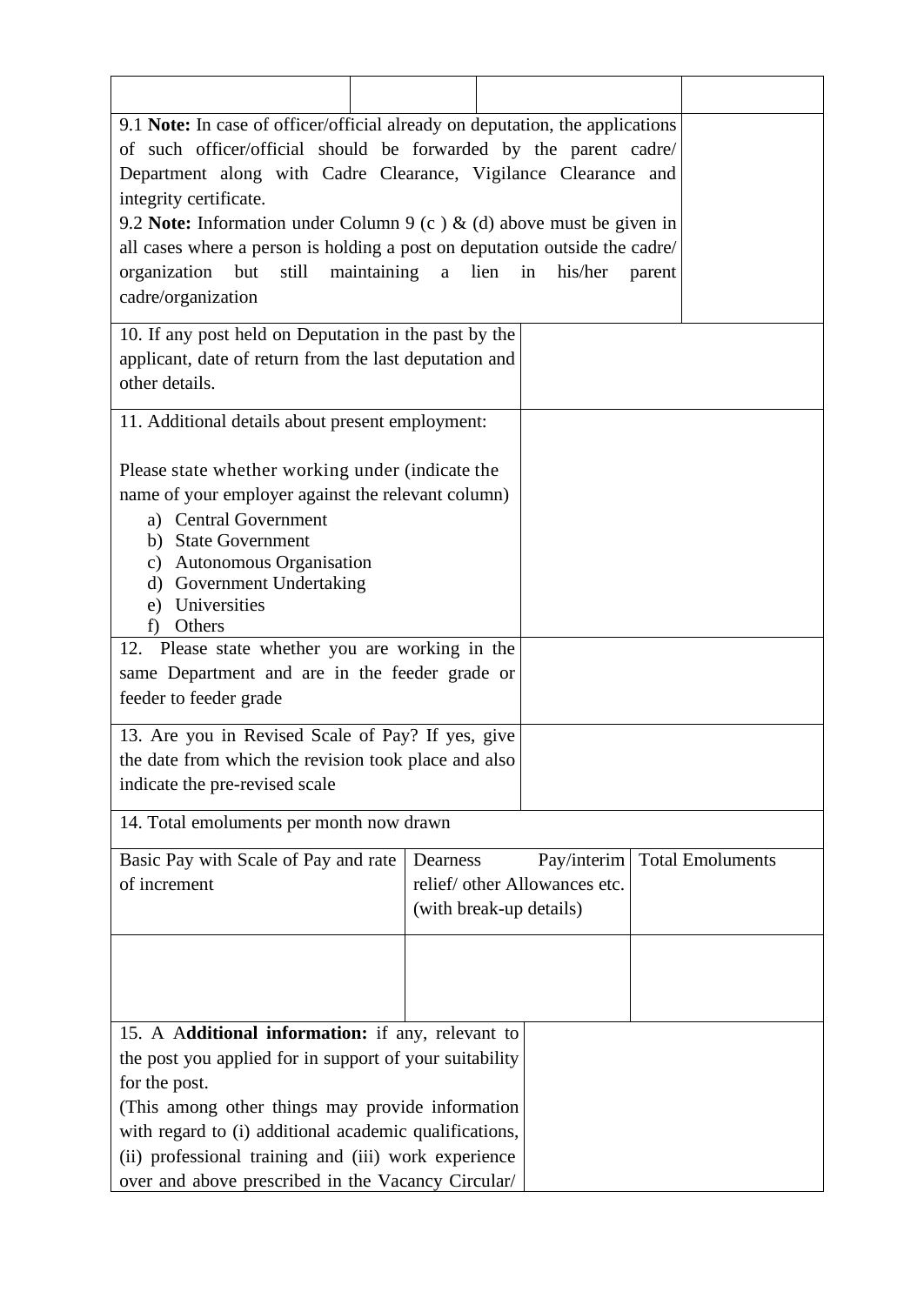| Advertisement)                                                                       |  |
|--------------------------------------------------------------------------------------|--|
| (Note: Enclose a separate sheet, if the space is<br>insufficient)                    |  |
| 15. B Achievements:                                                                  |  |
| The candidates are requested to indicate information                                 |  |
| with regard to;                                                                      |  |
| Research publications and reports<br>(i)<br>and special projects                     |  |
| Awards/<br>Scholarships/<br><b>Official</b><br>(ii)<br>Appreciation                  |  |
| (iii)<br>Affiliation with the professional bodies/<br>institutions/societies and;    |  |
| Patents registered in own name<br>(iv)<br><b>or</b><br>achieved for the organization |  |
| Any research/ innovative<br>(v)<br>measure<br>involving official recognition         |  |
| Any other information.<br>(vi)                                                       |  |
| (Note: Enclose a separate sheet if the space is                                      |  |
| insufficient)                                                                        |  |
| 16. Whether belongs to SC/ST                                                         |  |

I have carefully gone through the vacancy circular/advertisement and I am well aware that the information furnished in the Curriculum Vitae duly supported by the documents in respect of Essential Qualification/Work Experience submitted by me will also be assessed by the Selection Committee at the time of selection for the post. The information/details provided by me are correct and true to the best of my knowledge and no material fact having a bearing on my selection has been suppressed/ withheld.

#### **(Signature of the Candidate)**

Date………………